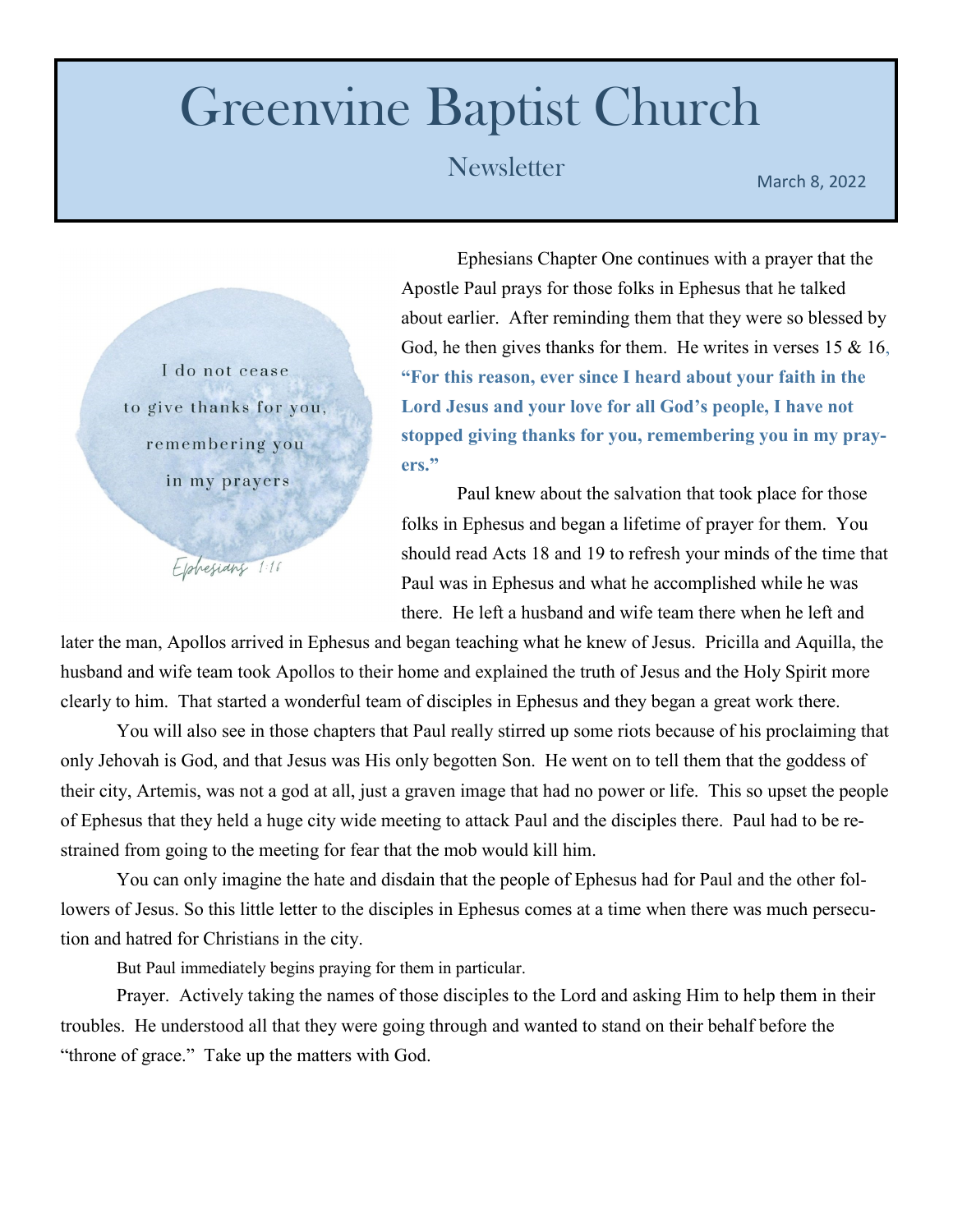He starts his prayer for them by telling them that he has not stopped giving thanks to God for them. What a great reminder to us to pray for one another daily. That is one of the reasons, as we have stated before that we are putting this new Directory together. It gives us a current listing and hopefully pictures of all of us so we can simply give thanks for one another.

Just a side note: if you have not contacted Charlotte about getting your information updated and scheduled your picture to be taken, please do so. We want to be able to put this book together as soon as possible. You can arrive a little early on Sunday mornings and she will take you to the nursery where she has a makeshift studio of get your photograph. We do want you to get into this directory so we can pray for you and so that you can pray for us.

So Paul says this in his prayer for the Ephesian believers: that they would receive the Spirit of wisdom and revelation so that they could know Christ better. He prayed for their growth in the spiritual matters of life. Wisdom and revelation so they could know Christ more thoroughly.

In his letter to the believers in Philippi, he says in chapter 3 verse 10 & 11: **"I what to know Christ—yes, to know the power of His resurrection and participation in His sufferings, becoming like** 

**Him in in His death, and so, somehow, attaining to the resurrection from the dead."**

Paul so desired to know Christ more and more that he told those folks that it was all important to grow in his knowledge of Christ. That was what he, in turn was praying for the saints in Ephesus to understand and do.

Know Jesus More!

Paul wanted to know Christ more and then to impart to the Ephesian believers to have that goal in their minds as well.

Peter ends his second letter to believers with this verse: "But grow in the grace and knowledge of our Lord and Savior Jesus Christ. To Him be glory both now and forever! Amen.

Peter and Paul both agreed that knowing more about Jesus was a primary task for all believers. Know Jesus more!

We sometimes sing, "More about Jesus would I know. More of His grace to others show. More of His saving fullness see. More of His love, who died for me."

In the way that Paul prayed for the Ephesian believers, Karen and I pray for you all. That you would grow spiritually and that you would continue to mature in Him. That takes a devoted time of reading God's Word and learning more about Christ.

Blessings upon you all this week. Remember that this next Sunday daylight savings time begins. Set your clocks accordingly so we can all be together on Sunday morning.

Be sure to pray for the war in Ukraine. Pray for Camp Falcon Rock in Romania, just 60 miles from the Ukraine border. Pray for the staff at the camp as they both feed refugees physical food and spiritual food.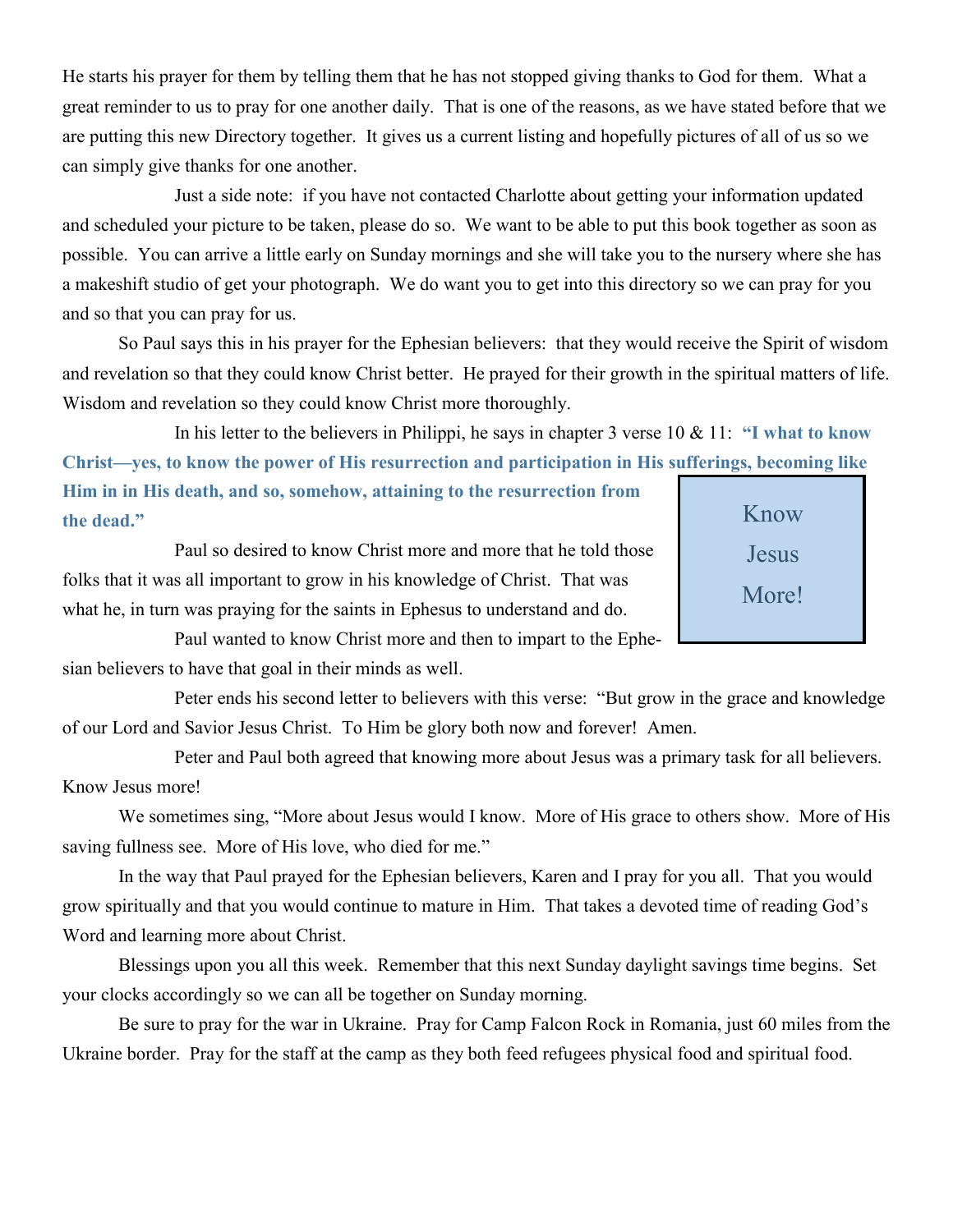A busy week scheduled this week. I will be at Brenham High School on Tuesday to tell my version of the Vietnam War. We will serve a meal at the Baptist Student Organization at Blinn on Wednesday.

Pray! Pray! Pray! Our love to you. Jack & Karen.



**Bible Study** Wednesday's @ 6pm—1st & 2nd Timothy

**Greenvine's Girls of Grace** Tuesday March 8th @ 6pm

**Blinn Taco Stack** Wednesday March 9th See Charlotte to sign up for food or serving

**Remember to set your clocks forward 1 hour on Saturday night.**

**Women's Bible Study** Get Out of Your Head Saturday March 12th @ 10am

**Brenham's Pregnancy Center Gala**  Thursday March10th The church has a table. Please let Jack know if you would like to attend.

**Directory Photos** See Charlotte to schedule a time to have your photo taken.

**Spring Picnic** Saturday April 9th



Deborah and her family in the loss of Charlie The Easley family in the loss of Sadie Bob Easley in the hospital with bad chest congestion Please pray for everyone in Ukraine. Please pray for Camp Falcon Rock as they are serving the refugees from Ukraine